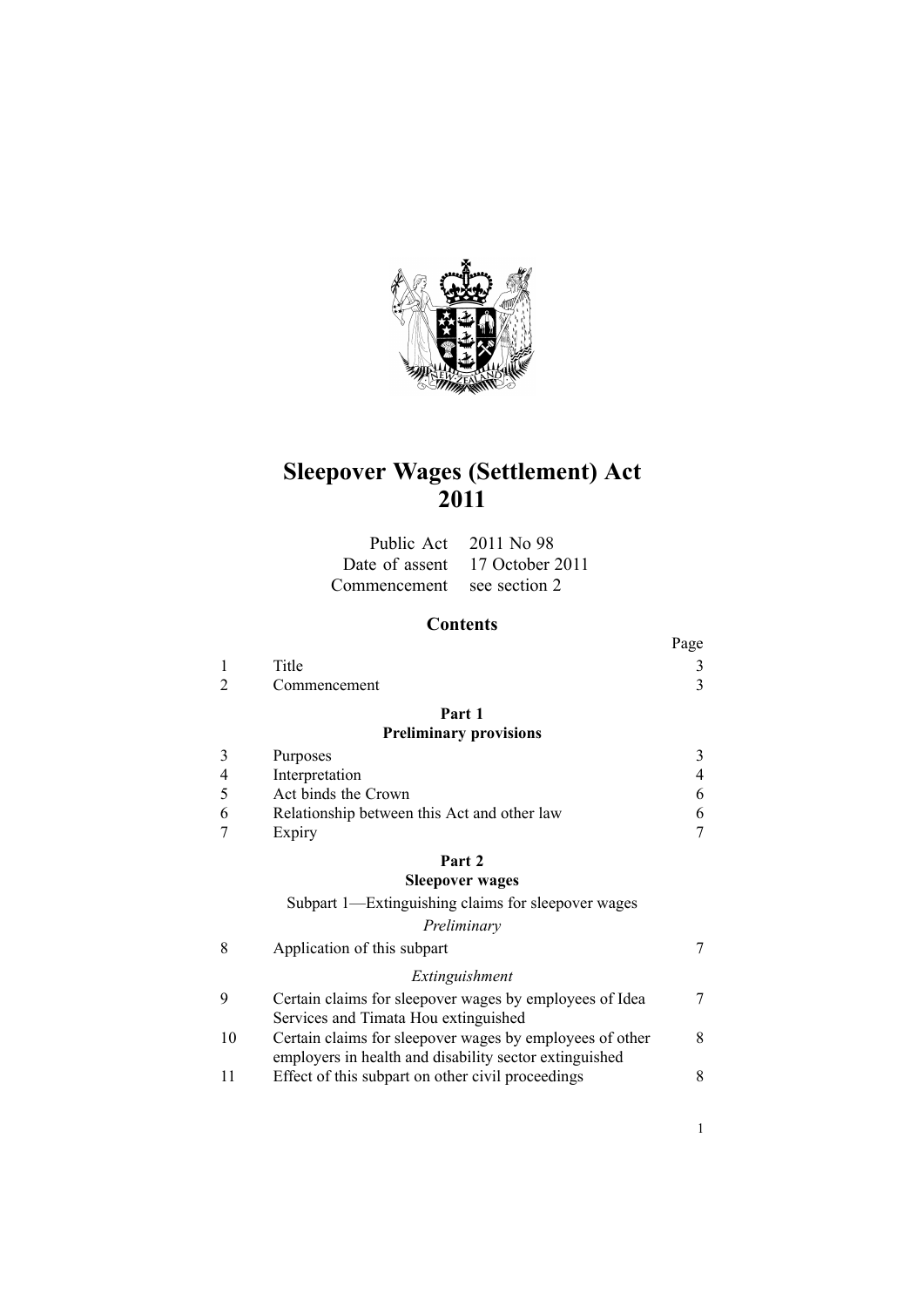|    | Subpart 2-Settlement relating to Idea Services and<br>Timata Hou                                              |    |
|----|---------------------------------------------------------------------------------------------------------------|----|
|    | Preliminary                                                                                                   |    |
| 12 | Application of this subpart                                                                                   | 8  |
| 13 | Effect of this subpart on civil proceedings                                                                   | 9  |
|    | Back wages for sleepover                                                                                      |    |
| 14 | Entitlement of current employees                                                                              | 10 |
| 15 | Entitlement of recent employees                                                                               | 10 |
| 16 | Entitlement of historic employees                                                                             | 10 |
| 17 | Entitlements may be several                                                                                   | 11 |
| 18 | Disentitlement to back wages for other sleepovers                                                             | 11 |
| 19 | Calculation of back wages                                                                                     | 11 |
| 20 | When back wages must be paid                                                                                  | 12 |
|    | Staged progression to minimum wage                                                                            |    |
| 21 | Entitlement of employees to specified amount for                                                              | 12 |
|    | sleepover performed immediately before commencement<br>of this Act                                            |    |
| 22 | Entitlement to be paid minimum hourly rates for                                                               | 12 |
|    | sleepovers performed after commencement of this Act                                                           |    |
|    | Subpart 3-Miscellaneous                                                                                       |    |
|    | Application of subparts 1 and 2 to other employers and<br>other employers' employees                          |    |
| 23 | Definitions for sections 24 to 28                                                                             | 13 |
| 24 | Power to extend subparts 1 and 2 to other employers and<br>other employers' employees by Order in Council     | 13 |
| 25 | Modifications or extensions to subpart 1                                                                      | 14 |
| 26 | Modifications or extensions to subpart 2                                                                      | 15 |
| 27 | Limitations on modifications or extensions to subparts 1<br>and 2 if settlement cannot be reached             | 15 |
| 28 | Limitations on modifications or extensions to subparts 1<br>and 2 in relation to health and disability sector | 16 |
| 29 | Application of Acts and Regulations Publication Act 1989<br>and Regulations (Disallowance) Act 1989           | 16 |
|    | Dispute resolution under Act                                                                                  |    |
| 30 | Access to mediation services or Employment Relations<br>Authority                                             | 17 |
| 31 | Application of Employment Relations Act 2000                                                                  | 17 |
| 32 | Enforcement of orders and judgments                                                                           | 18 |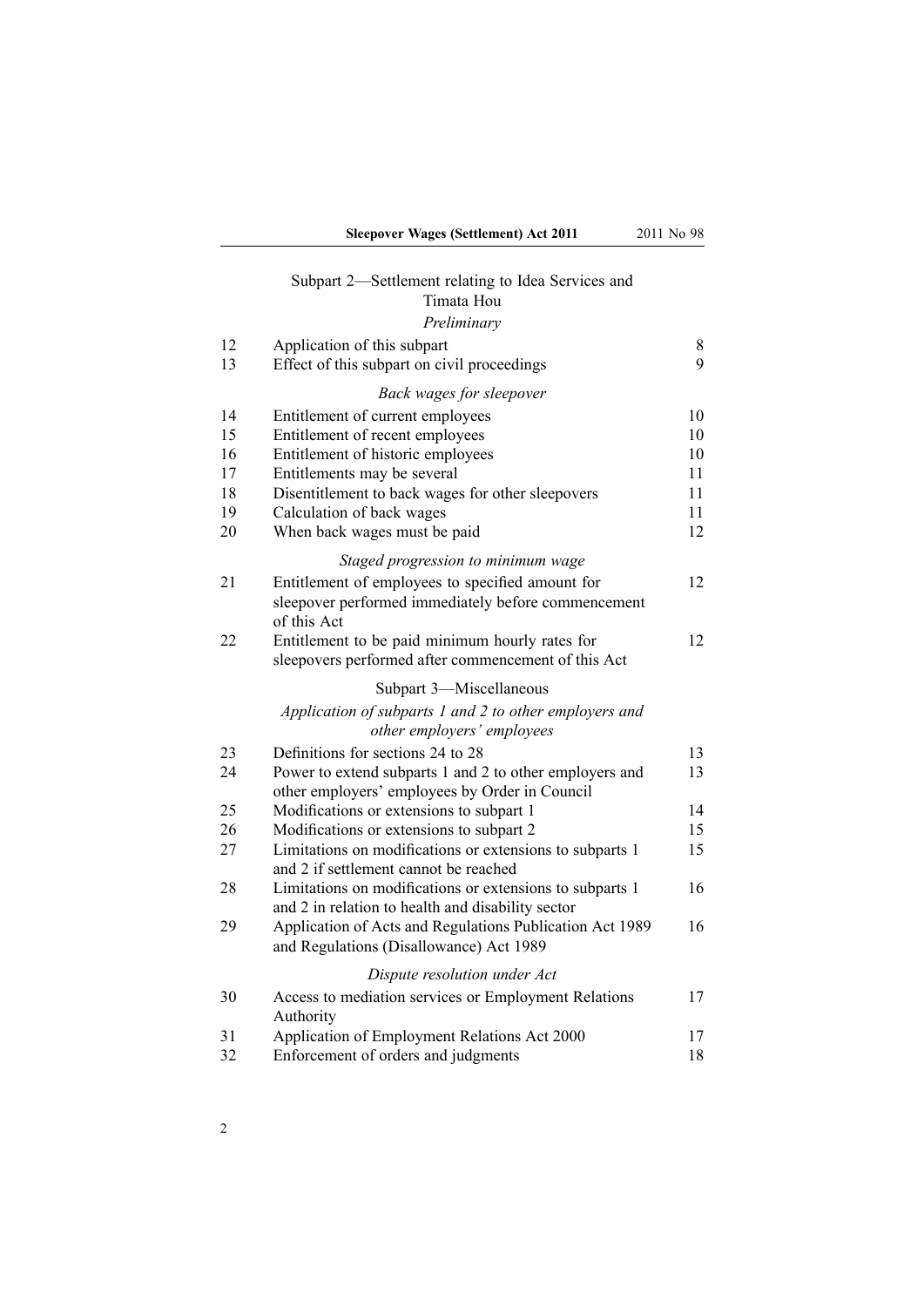<span id="page-2-0"></span>

| 2011 No 98 | <b>Sleepover Wages (Settlement) Act 2011</b> | Part 1 s 3 |
|------------|----------------------------------------------|------------|
|            | Enforcement of obligations under Act         |            |
| 33         | Penalty for non-compliance                   | 18         |
|            | Savings                                      |            |
| 34         | Savings                                      | 19         |

#### **The Parliament of New Zealand enacts as follows:**

**1 Title**

This Act is the Sleepover Wages (Settlement) Act 2011.

#### **2 Commencement**

This Act comes into force on the day after the date on which it receives the Royal assent.

### **Part 1 Preliminary provisions**

## **3 Purposes**

- (1) The purposes of this Act are—
	- (a) to facilitate the settlement of civil proceedings between certain parties about the paymen<sup>t</sup> of wages at the minimum rate prescribed under the [Minimum](http://www.legislation.govt.nz/pdflink.aspx?id=DLM74092) Wage Act [1983](http://www.legislation.govt.nz/pdflink.aspx?id=DLM74092) to employees who are allowed by their employer to sleep overnight at their workplace while on duty; and
	- (b) to provide for <sup>a</sup> staged progression towards full compliance with the [Minimum](http://www.legislation.govt.nz/pdflink.aspx?id=DLM74092) Wage Act 1983 in respec<sup>t</sup> of the wages payable to certain employees who perform sleepovers; and
	- (c) to provide <sup>a</sup> mechanism for extending the application of [subparts](#page-6-0) 1 and [2](#page-7-0) of Part 2 to other employers that are funded through <sup>a</sup> Vote and to those employers' employees to enable, among other things, disputes that involve the same, or substantially the same, issue as that described in paragraph (a) to be settled.
- (2) To those ends, this Act—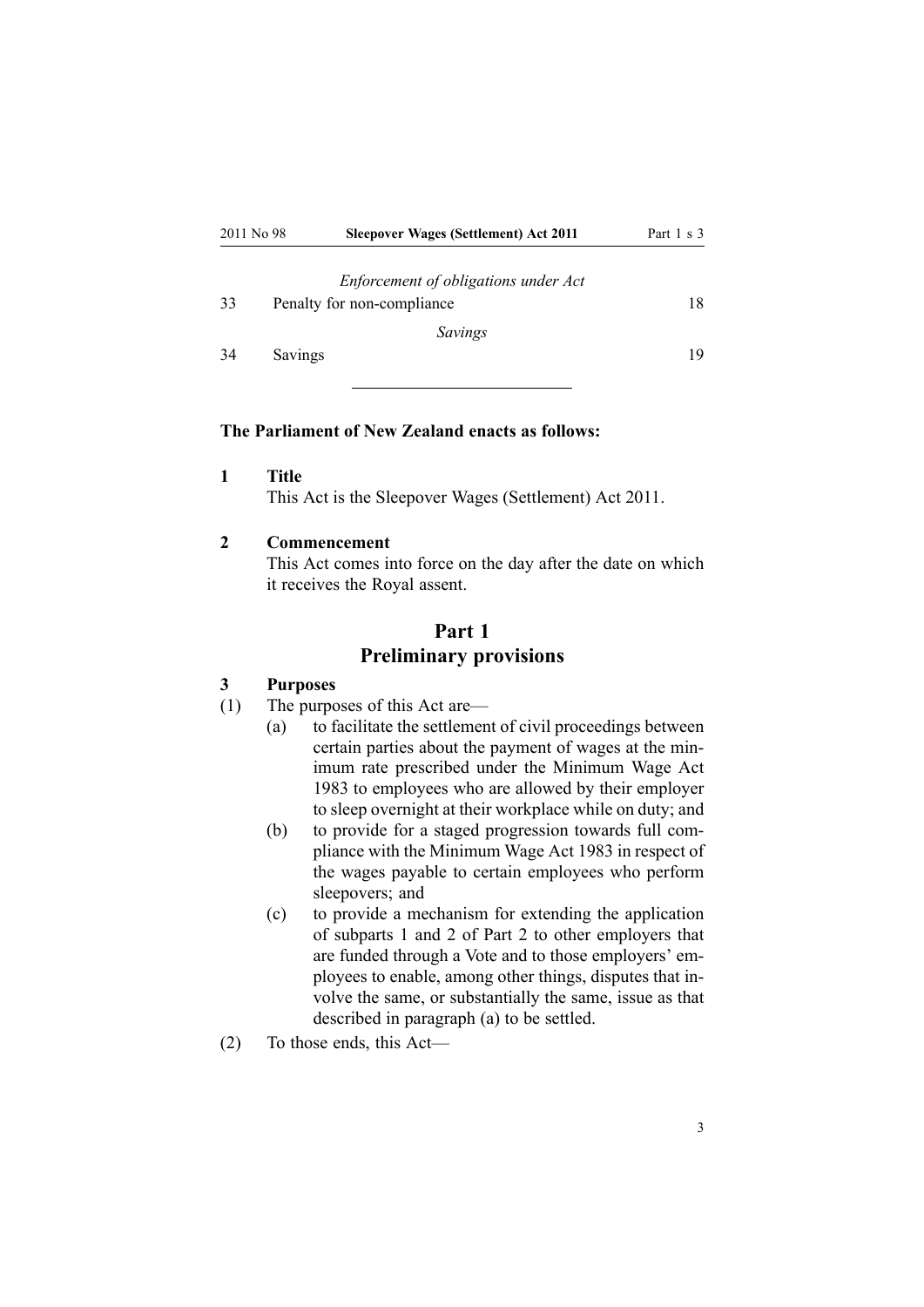- <span id="page-3-0"></span>(a) gives legal effect to certain aspects of the terms of the settlement of the parties referred to in subsection  $(1)(a)$ ; and
- (b) extinguishes certain claims for sleepover wages in respec<sup>t</sup> of sleepovers performed before the commencement of this Act; and
- (c) creates entitlements to back wages for certain sleepovers; and
- (d) provides for <sup>a</sup> staged progression of payments for sleepovers towards the minimum hourly rate prescribed under the [Minimum](http://www.legislation.govt.nz/pdflink.aspx?id=DLM74092) Wage Act 1983; and
- (e) provides an Order in Council mechanism for extending the application of [subparts](#page-6-0) 1 and [2](#page-7-0) of Part 2 to other employers that are funded through <sup>a</sup> Vote and to those employers' employees; and
- (f) preserves the agreemen<sup>t</sup> dated 13 September 2011 between the Crown, Idea Services Limited, Phillip William Dickson, and the Service and Food Workers Union Nga Ringa Tota as it relates to the decision of the Court of Appeal in *Idea Services Limited <sup>v</sup> Phillip William Dickson* [2011] NZCA 14.

#### **4 Interpretation**

(1) In this Act, unless the context otherwise requires,—

**applicable minimum hourly rate** has the meaning given to it by [section](#page-10-0) 19(2)

**back wages** means wages payable by an employer relating to <sup>a</sup> pas<sup>t</sup> period of time

**claim for sleepover wages** means an action for the recovery of sleepover wages commenced in the Employment Relations Authority in accordance with [section](http://www.legislation.govt.nz/pdflink.aspx?id=DLM74451) 11 of the Minimum Wage Act 1983

**current employee**, in relation to an employer, means an employee who is employed by that employer on the commencement of this Act

**disability suppor<sup>t</sup> services** has the same meaning as in [sec](http://www.legislation.govt.nz/pdflink.aspx?id=DLM80064)tion [6\(1\)](http://www.legislation.govt.nz/pdflink.aspx?id=DLM80064) of the New Zealand Public Health and Disability Act 2000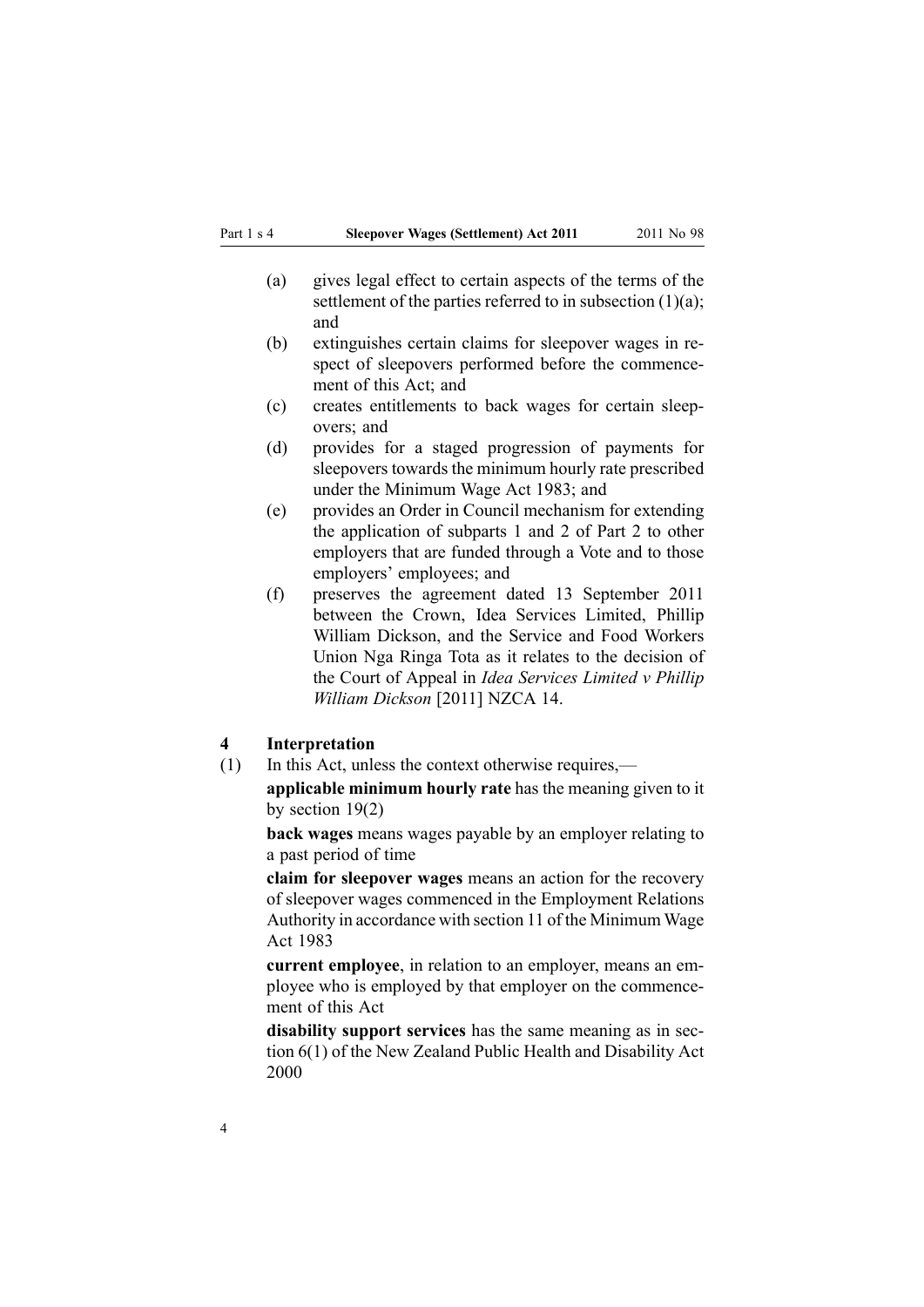**employee** means <sup>a</sup> person of any age employed to do any work for hire or reward under <sup>a</sup> contract of service

**employer** means <sup>a</sup> person employing any employee or employees

**employer in the health and disability sector** means any employer who provides health services or disability suppor<sup>t</sup> services and is funded through Vote Health (other than Idea Services or Timata Hou)

**Employment Court** means the Employment Court established by [section](http://www.legislation.govt.nz/pdflink.aspx?id=DLM60981) 186 of the Employment Relations Act 2000

**Employment Relations Authority** or **Authority** means the Employment Relations Authority established by [section](http://www.legislation.govt.nz/pdflink.aspx?id=DLM60932) 156 of the Employment Relations Act 2000

**health services** has the same meaning as in [section](http://www.legislation.govt.nz/pdflink.aspx?id=DLM80064) 6(1) of the New Zealand Public Health and Disability Act 2000

**historic employee**, in relation to an employer, means an employee who ceased employment with that employer at any time during the period beginning on 1 June 2004 and ending with the close of 30 June 2005

**Idea Services** means Idea Services Limited (in statutory management)

**recent employee**, in relation to an employer, means an employee who ceased employment with that employer at any time during the period beginning on 1 July 2005 and ending with the close of the day before the commencement of this Act

**settlement**, excep<sup>t</sup> in [section](#page-16-0) 30(3), means <sup>a</sup> settlement in respec<sup>t</sup> of sleepover wages

**sleepover** means <sup>a</sup> period of time spen<sup>t</sup> by an employee overnight during which the employee, under the terms of his or her contract of service, is—

- (a) required to be at the employee's workplace; and
- (b) allowed to sleep at the workplace while on duty; and
- (c) required to be available to attend to his or her duties during the course of the night as necessary

#### **sleepover wages**—

(a) means wages in respec<sup>t</sup> of <sup>a</sup> sleepover payable under the [Minimum](http://www.legislation.govt.nz/pdflink.aspx?id=DLM74092) Wage Act 1983; and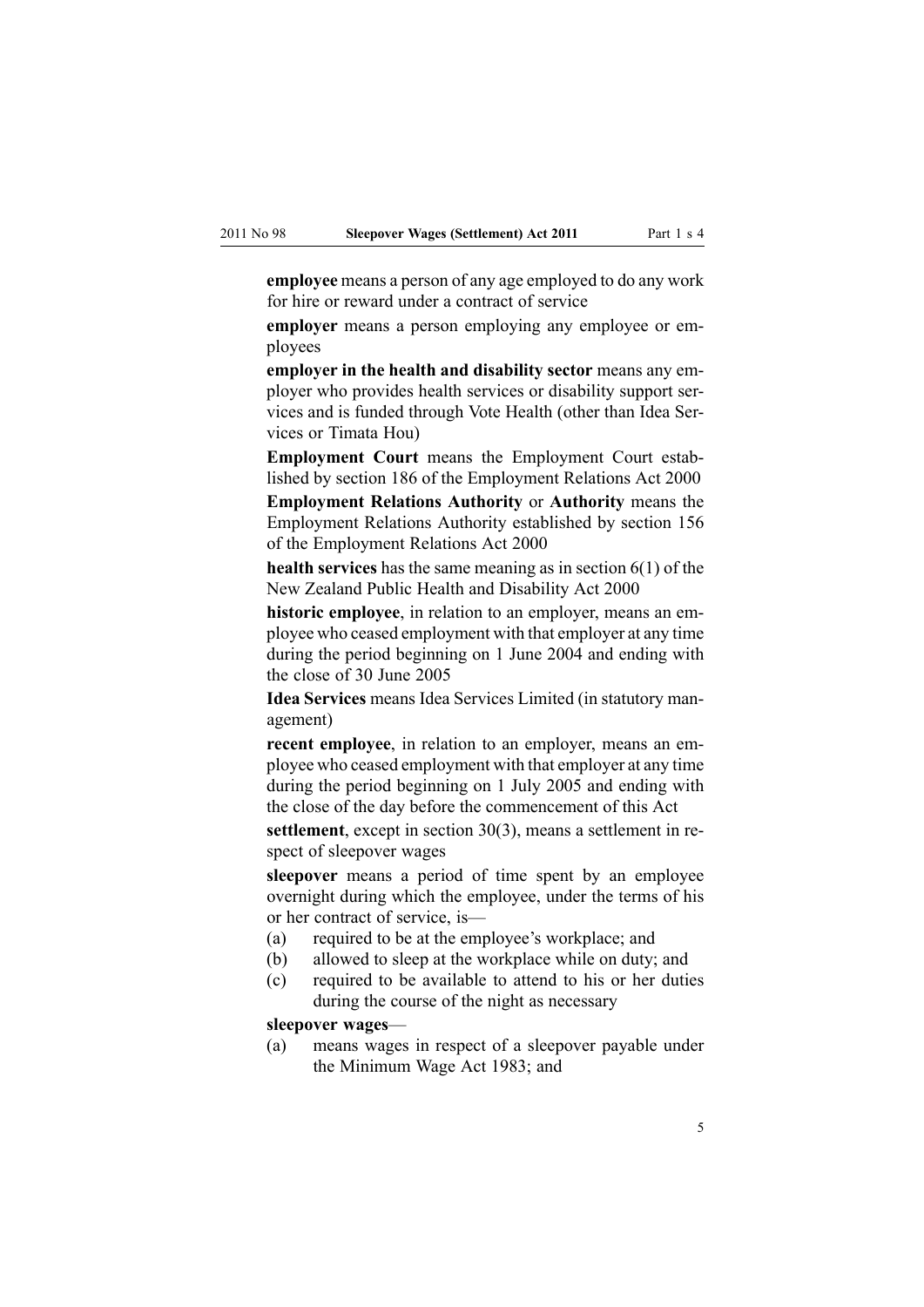<span id="page-5-0"></span>(b) includes, as the context requires, wages in respec<sup>t</sup> of <sup>a</sup> sleepover payable under this Act

**Timata Hou** means Timata Hou Limited (in statutory management)

**Vote** has the same meaning as in [section](http://www.legislation.govt.nz/pdflink.aspx?id=DLM160819) 2(1) of the Public Finance Act 1989

#### **wages**—

- (a) includes—
	- (i) back wages:
	- (ii) productivity or incentive-based payments; but
- (b) does not include—
	- (i) non-taxable allowances paid by the employer to the employee:
	- (ii) any paymen<sup>t</sup> of an employer contribution to <sup>a</sup> superannuation scheme for the benefit of the employee

**workplace** has the same meaning as in [section](http://www.legislation.govt.nz/pdflink.aspx?id=DLM58337) 5 of the Employment Relations Act 2000.

- (2) A reference in this Act to an employee, in relation to the payment of any sleepover wages under this Act must, unless the context otherwise requires, be taken to include <sup>a</sup> person who, at the time that the paymen<sup>t</sup> is required to be made under this Act,—
	- (a) is entitled to the payment; but
	- (b) has ceased to be in the employment of the employer concerned.

#### **5 Act binds the Crown**

This Act binds the Crown.

#### **6 Relationship between this Act and other law**

This Act applies despite anything to the contrary in the following:

- (a) the [Minimum](http://www.legislation.govt.nz/pdflink.aspx?id=DLM74092) Wage Act 1983:
- (b) any other enactment:
- (c) any rule of law.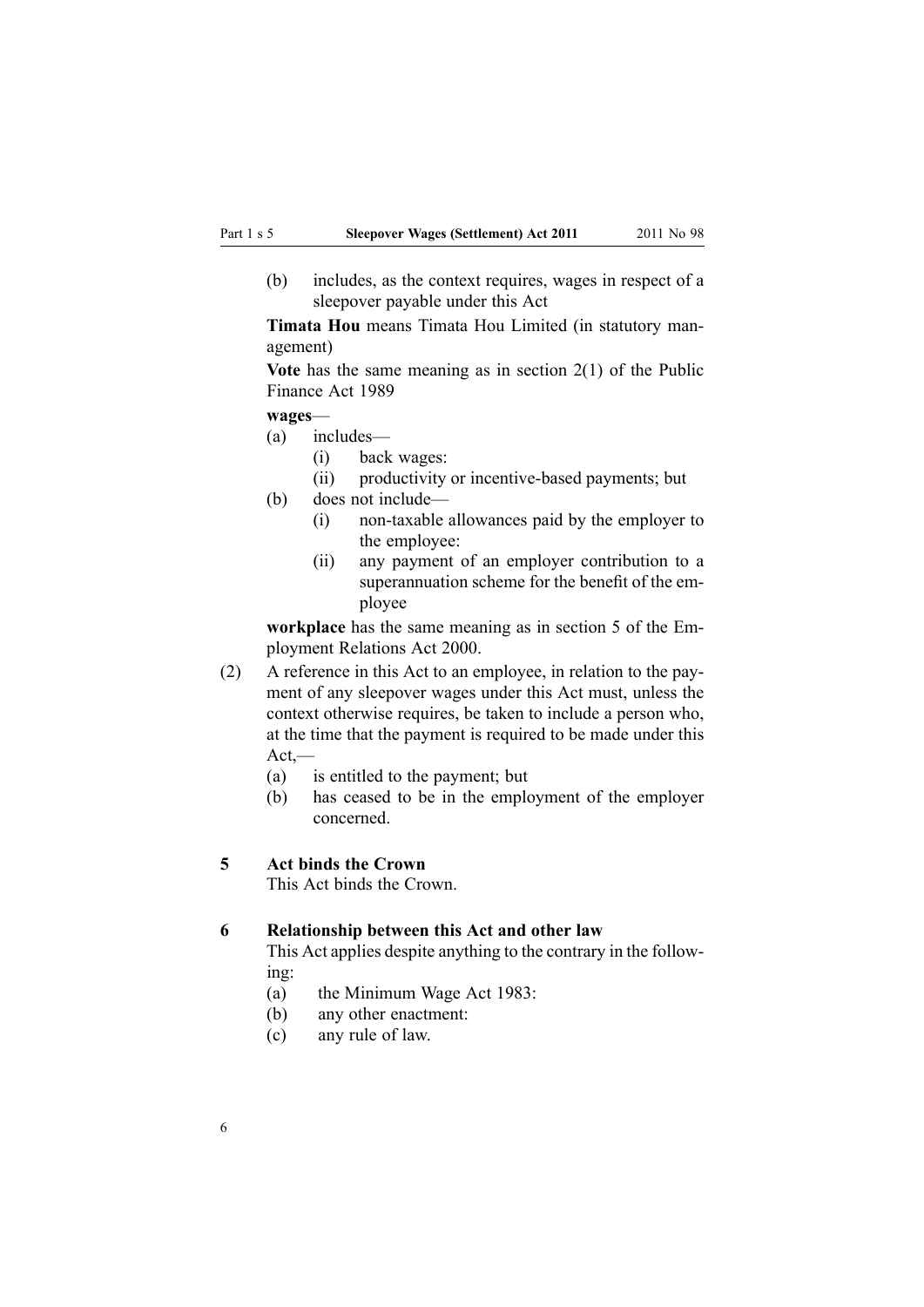#### <span id="page-6-0"></span>**7 Expiry**

- (1) This Act expires on the close of the day that is 5 years after the date of its commencement.
- (2) On the expiry of this Act, Orders in Council made under [sec](#page-12-0)[tion](#page-12-0) 24, and in force immediately before that expiry, are revoked.

#### **Part 2**

#### **Sleepover wages**

# Subpart 1—Extinguishing claims for

# sleepover wages

## *Preliminary*

## **8 Application of this subpart**

- (1) This subpart applies to—
	- (a) the following employers:
		- (i) Idea Services:
		- (ii) Timata Hou:
		- (iii) any employer in the health and disability sector; and
	- (b) each employee of the employers referred to in paragraph (a) who performed <sup>a</sup> sleepover.
- (2) Subsection (1) is subject to—
	- (a) [section](#page-12-0) 24 (which provides <sup>a</sup> mechanism for extending the application of this subpart by Order in Council to other employers funded through <sup>a</sup> Vote and those other employers' employees); and
	- (b) [section](#page-18-0) 34 (which is <sup>a</sup> savings provision).

#### *Extinguishment*

## **9 Certain claims for sleepover wages by employees of Idea Services and Timata Hou extinguished**

On the commencement of this Act, <sup>a</sup> claim forsleepover wages in respec<sup>t</sup> of <sup>a</sup> sleepover performed before the commencement of this Act by an employee of Idea Services or Timata Hou—

- (a) is unenforceable and of no effect; and
- (b) must be treated as if it had been withdrawn.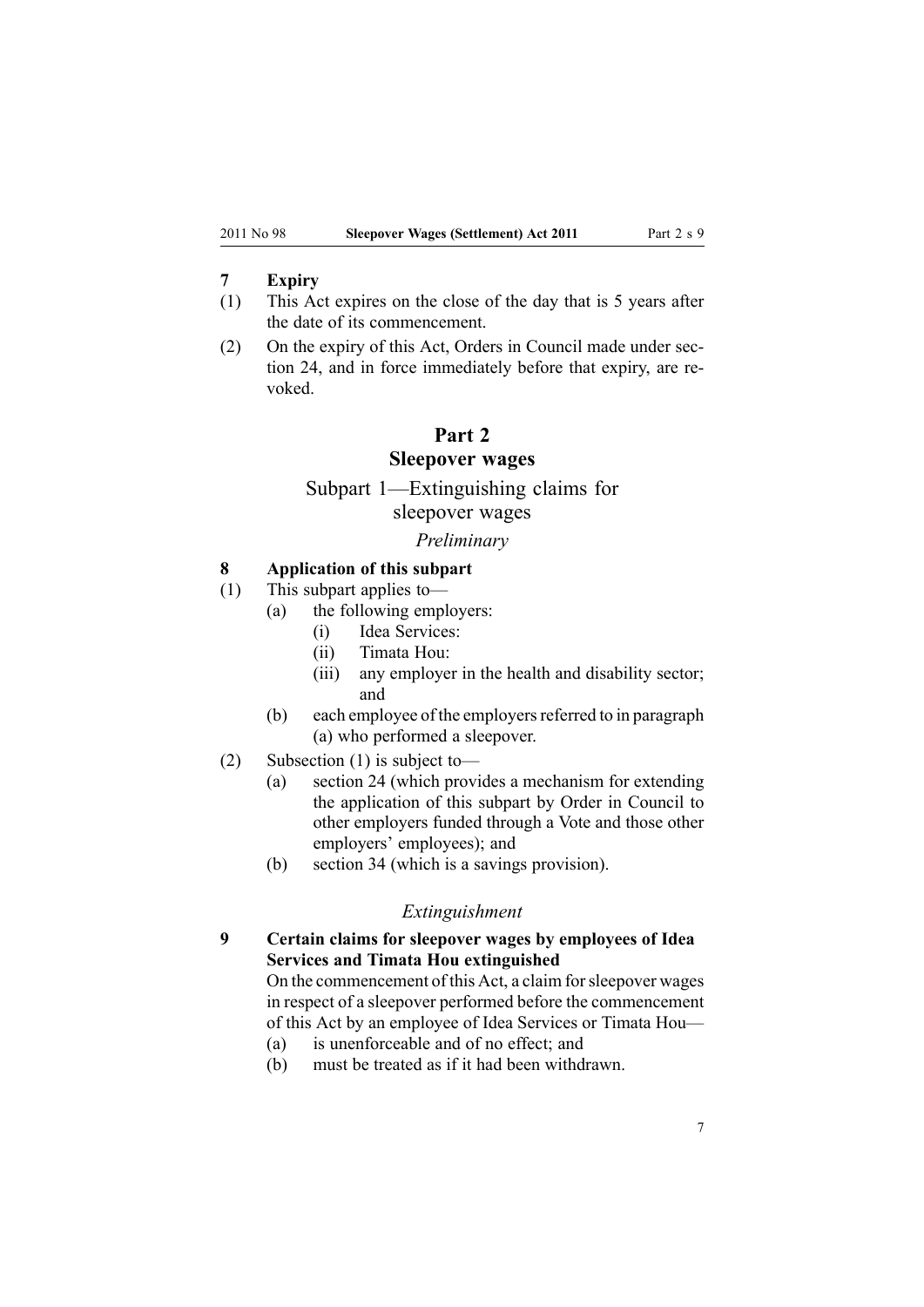- <span id="page-7-0"></span>**10 Certain claims for sleepover wages by employees of other employers in health and disability sector extinguished** On the commencement of this Act, <sup>a</sup> claim forsleepover wages lodged after 5 pm on 2 September 2011 in respec<sup>t</sup> of <sup>a</sup> sleepover performed before the commencement of this Act by an employee of any employer in the health and disability sector—
	- (a) is unenforceable and of no effect; and
	- (b) must be treated as if it had been withdrawn.

#### **11 Effect of this subpart on other civil proceedings**

- (1) On and from the commencement of this Act, an employee to whom this subpart applies—
	- (a) cannot name, join, or seek to name or join the employee's employer, the Crown, or any other person as <sup>a</sup> defendant or <sup>a</sup> third party or subsequent party in—
		- (i) any claim for sleepover wages in respec<sup>t</sup> of <sup>a</sup> sleepover that is, could be, or could have been the subject of <sup>a</sup> claim for sleepover wages extinguished under [section](#page-6-0) 9 or 10; or
		- (ii) any other civil proceedings relating to liability for sleepover wages in respec<sup>t</sup> of that sleepover; and
	- (b) cannot apply in any civil proceedings for any remedy or relief from the employee's employer, the Crown, or any other person in relation to any sleepover wages in respec<sup>t</sup> of <sup>a</sup> sleepover that is, could be, or could have been the subject of <sup>a</sup> claim for sleepover wages extinguished under [section](#page-6-0) 9 or 10.
- (2) This section is subject to [section](#page-8-0) 13(2) and (3).

## Subpart 2—Settlement relating to Idea Services and Timata Hou

#### *Preliminary*

#### **12 Application of this subpart**

- (1) This subpart applies only to—
	- (a) the following employers:
		- (i) Idea Services:
		- (ii) Timata Hou; and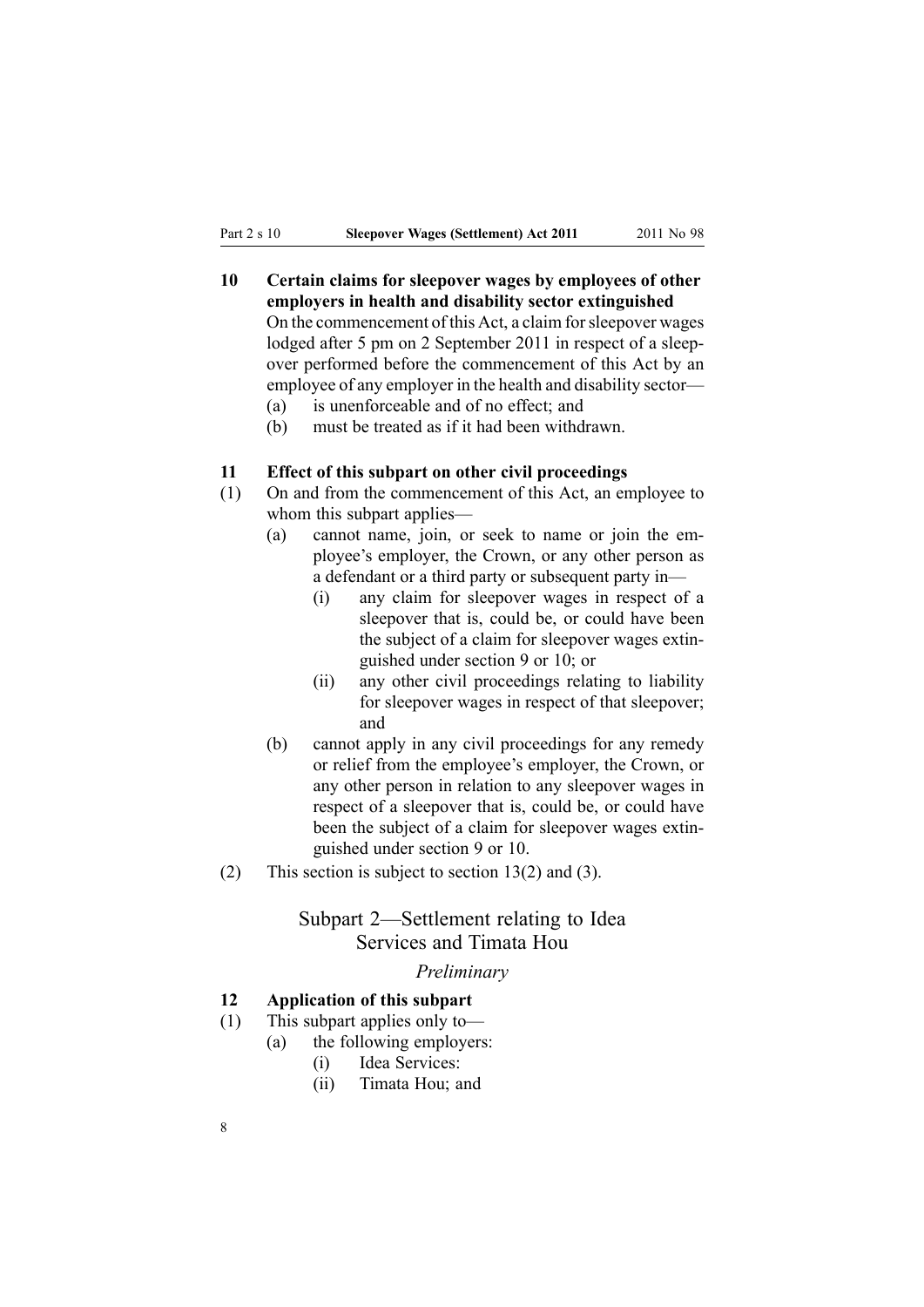- <span id="page-8-0"></span>(b) each employee of Idea Services or Timata Hou who performs or performed <sup>a</sup> sleepover.
- (2) Subsection (1) is subject to—
	- (a) [section](#page-12-0) 24 (which provides <sup>a</sup> mechanism for extending the application of this subpart by Order in Council to other employers funded through <sup>a</sup> Vote and those other employers' employees); and
	- (b) [section](#page-18-0) 34 (which is <sup>a</sup> savings provision).

#### **13 Effect of this subpart on civil proceedings**

- (1) On and from the commencement of this Act, an employee to whom this subpart applies—
	- (a) cannot name, join, or seek to name or join the employee's employer, the Crown, or any other person as <sup>a</sup> defendant or <sup>a</sup> third party or subsequent party in—
		- (i) any claim for sleepover wages in respec<sup>t</sup> of <sup>a</sup> sleepover to which the employee is, could be, or could have been entitled under this subpart; or
		- (ii) any other civil proceedings relating to liability for sleepover wages in respec<sup>t</sup> of that sleepover; and
	- (b) cannot apply in any civil proceedings for any remedy or relief from the employee's employer, the Crown, or any other person in relation to any sleepover wages in respec<sup>t</sup> of <sup>a</sup> sleepover to which the employee is, could be, or could have been entitled under this subpart.
- (2) Thissection does not limit or preven<sup>t</sup> an action by an employee to whom this subpart applies for—
	- (a) the recovery of sleepover wages in respec<sup>t</sup> of <sup>a</sup> sleepover to which the employee is entitled under this subpart; or
	- (b) the enforcement of any obligation imposed on an employer by this subpart.
- (3) This section—
	- (a) does not limit or affect any agreemen<sup>t</sup> entered into between the Crown and any person in relation to all or any of the matters dealt with by this Act; and
	- (b) does not preven<sup>t</sup> any of the parties to the agreemen<sup>t</sup> commencing any proceedings in relation to—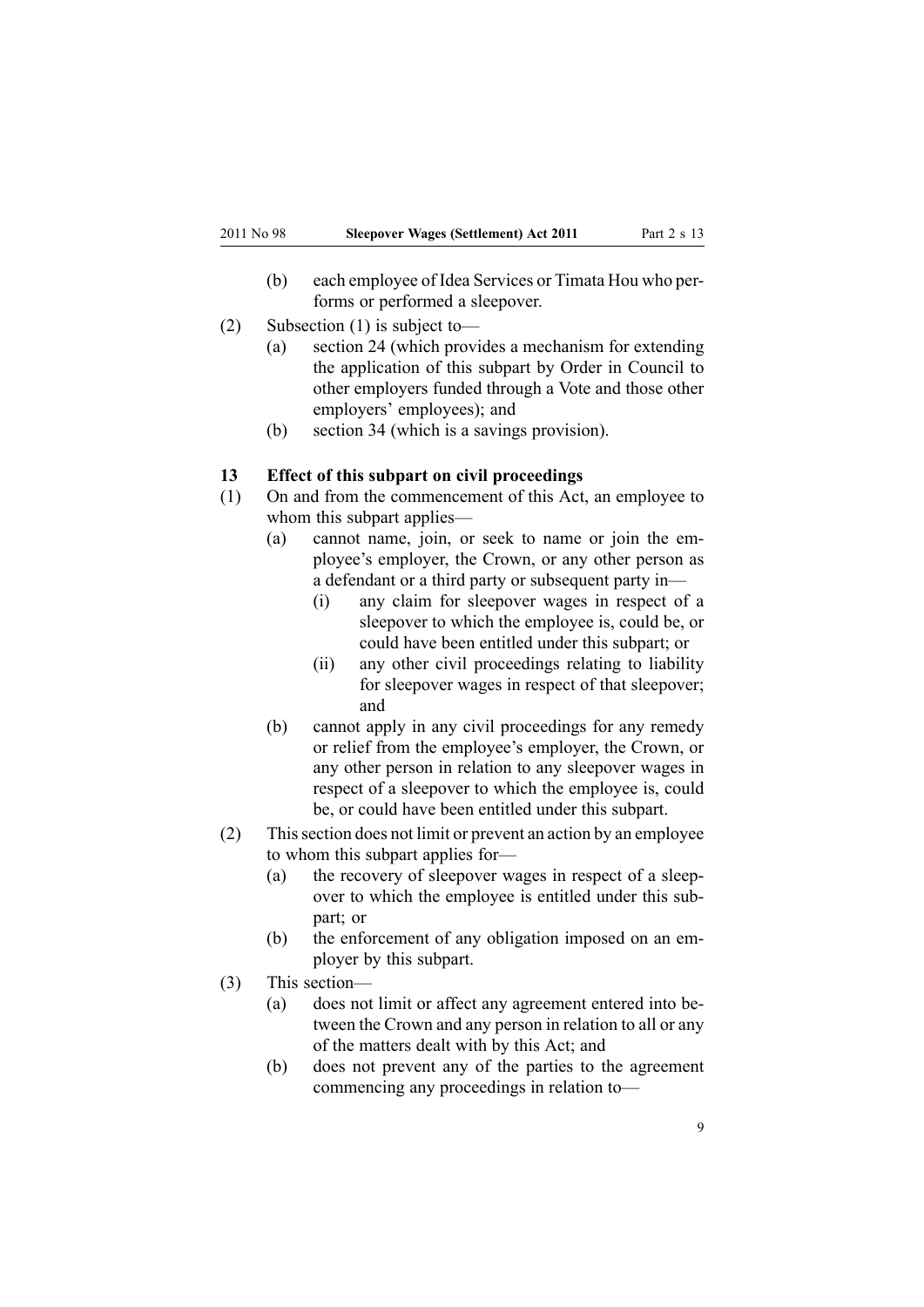- <span id="page-9-0"></span>(i) the interpretation or implementation of the agreement; or
- (ii) the enforcement of any obligation imposed on <sup>a</sup> party to the agreement.

#### *Back wages for sleepover*

#### **14 Entitlement of current employees**

- (1) A current employee to whom this subpart applies is entitled to be paid back wages for <sup>a</sup> sleepover if the employee—
	- (a) performed the sleepover during the period beginning on 1 July 2005 and ending with the close of 30 June 2011; and
	- (b) lodged <sup>a</sup> claim for sleepover wages by 5 pm on 2 September 2011.
- (2) The amount of back wages payable to the current employee under subsection (1) is the amount calculated in accordance with the formula set out [section](#page-10-0) 19(1).

#### **15 Entitlement of recent employees**

- (1) A recent employee to whom this subpart applies is entitled to be paid back wages for <sup>a</sup> sleepover if the employee—
	- (a) performed the sleepover during the period beginning on 1 July 2005 and ending with the close of 30 June 2011; and
	- (b) lodged <sup>a</sup> claim for sleepover wages by 5 pm on 2 September 2011.
- (2) The amount of back wages payable to the recent employee under subsection (1) is the amount calculated in accordance with the formula set out in [section](#page-10-0) 19(1).

#### **16 Entitlement of historic employees**

- (1) A historic employee to whom this subpart applies is entitled to be paid back wages for <sup>a</sup> sleepover if the employee—
	- (a) performed the sleepover no earlier than 1 June 2004 during the 6-year period immediately before the date on which the employee lodged <sup>a</sup> claim for sleepover wages; and
	- (b) lodged that claim by 5 pm on 2 September 2011.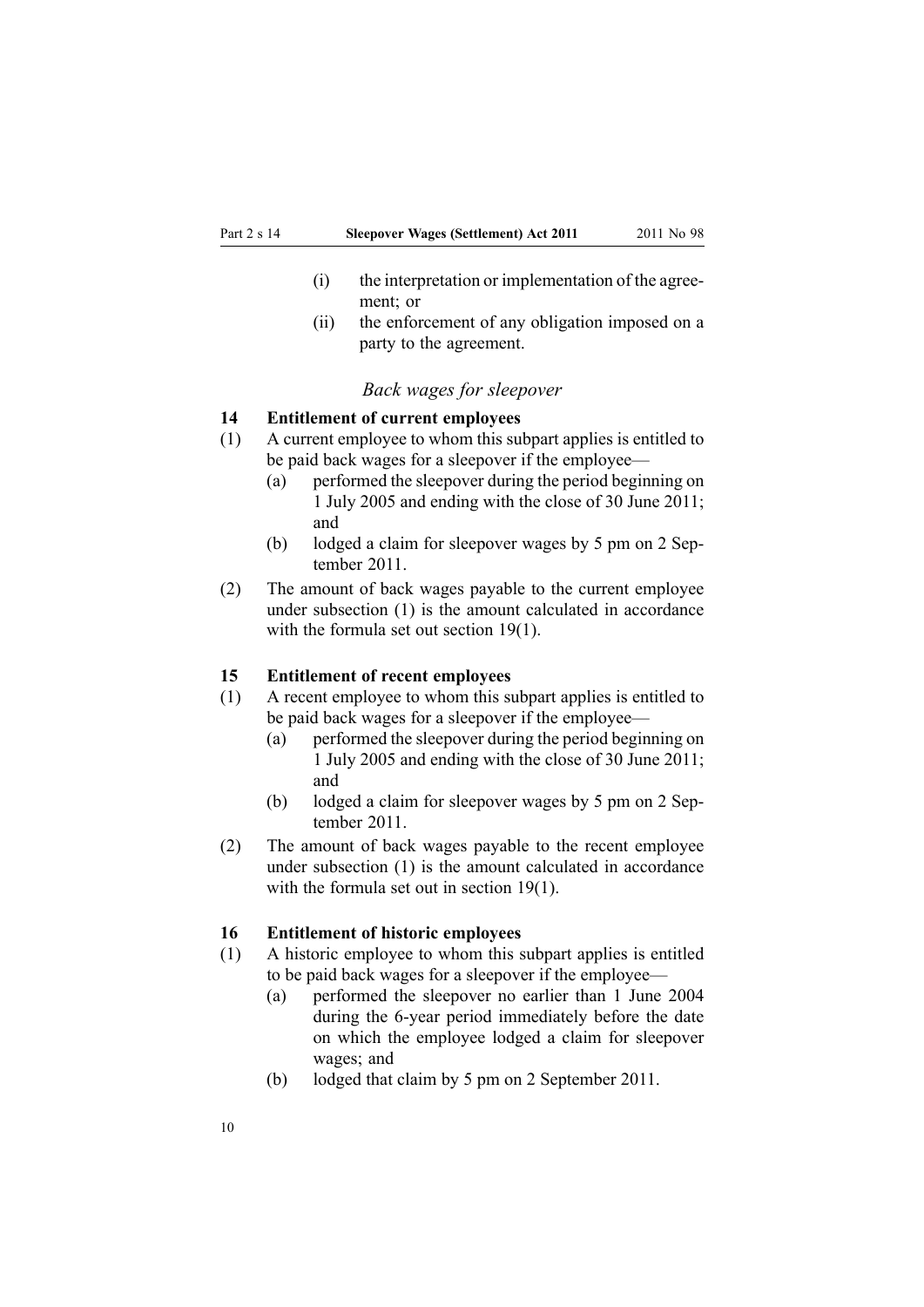<span id="page-10-0"></span>(2) The amount of back wages payable to the historic employee under subsection (1) is the amount calculated in accordance with the formula set out in section 19(1).

#### **17 Entitlements may be several**

To avoid doubt, an employee to whom this subpart applies may be entitled to payments for back wages under any or all of [sections](#page-9-0) 14 to 16.

#### **18 Disentitlement to back wages for other sleepovers**

To avoid doubt, an employee to whom this subpart applies is not entitled to back wages for <sup>a</sup> sleepover excep<sup>t</sup> as provided in [sections](#page-9-0) 14 to 16.

#### **19 Calculation of back wages**

(1) Any back wages for <sup>a</sup> sleepover payable under any of [sections](#page-9-0) 14 to [16](#page-9-0) must be calculated in accordance with the following formula:

$$
(((a \times 9) - b) + c) \times 0.50 = d
$$

where—

- <sup>a</sup> is the applicable minimum hourly rate
- b is the amount of taxable allowances for <sup>a</sup> sleepover that was actually payable by the employer to the employee to whom this subpart applies at the time the employee performed the sleepover
- <sup>c</sup> in relation to the sleepover, is the difference between—
	- (a) the amount the employer would have paid in respec<sup>t</sup> of annual holidays taken by the employee to whom this subpart applies had the applicable minimum hourly rate been paid for the sleepover; and
	- (b) the amount actually paid by the employer to the employee to whom this subpart applies in respec<sup>t</sup> of annual holidays taken by the employee
- d is the gross amount of back wages payable to an employee to whom this subpart applies before tax is withheld.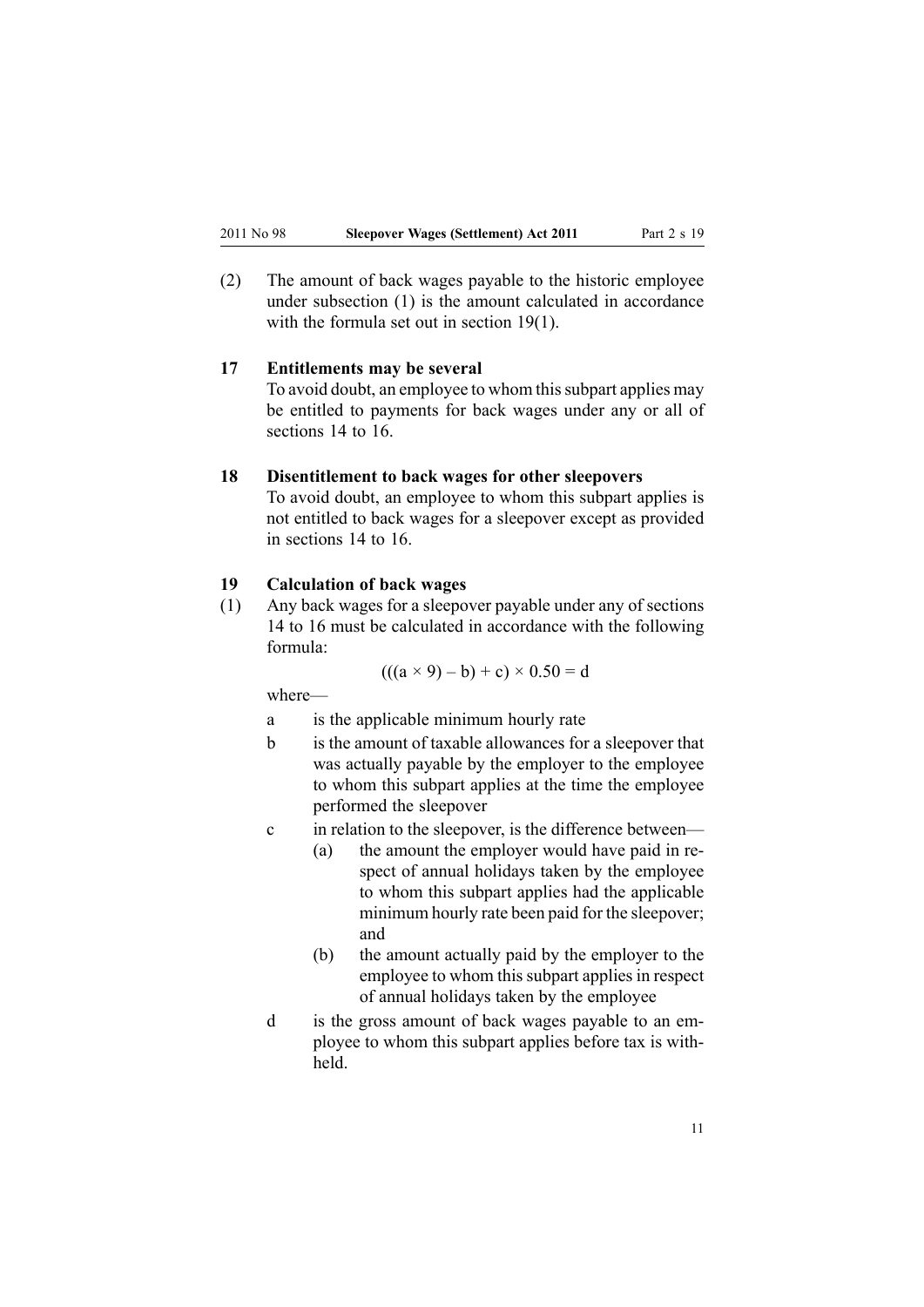<span id="page-11-0"></span>(2) In subsection (1), **applicable minimum hourly rate** means the minimum hourly rate of wage prescribed under [section](http://www.legislation.govt.nz/pdflink.aspx?id=DLM74414) 4 of the Minimum Wage Act 1983 that applied at the time the employee to whom this subpart applies performed the sleepover.

#### **20 When back wages must be paid**

An employer must pay any back wages for <sup>a</sup> sleepover that are payable to an employee to whom this subpart applies no later than 2 months after the date of commencement of this Act.

*Staged progression to minimum wage*

#### **21 Entitlement of employees to specified amount for sleepover performed immediately before commencement of this Act**

- (1) During the period beginning on 1 July 2011 and ending with the close of the day before the commencement of this Act, an employer must pay an employee to whom this subpart applies an amount calculated in accordance with the formula set out in [section](#page-10-0)  $19(1)$  (which applies with any necessary modifications) for each sleepover that the employee performed during that period.
- (2) An employer must pay any amount payable to the employee under subsection (1) no later than 2 months after the date of commencement of this Act.

### **22 Entitlement to be paid minimum hourly rates for sleepovers performed after commencement of this Act**

(1) An employer must pay an employee to whom this subpart applies for each hour of sleepover that the employee performs during the period specified in the first column of the following table at the minimum hourly rate opposite that period specified in the second column of the following table:

#### **Specified period Minimum hourly rate**

Period beginning on the commencement of this Act and ending with the close of 30 June 2012

50% of the applicable minimum hourly rate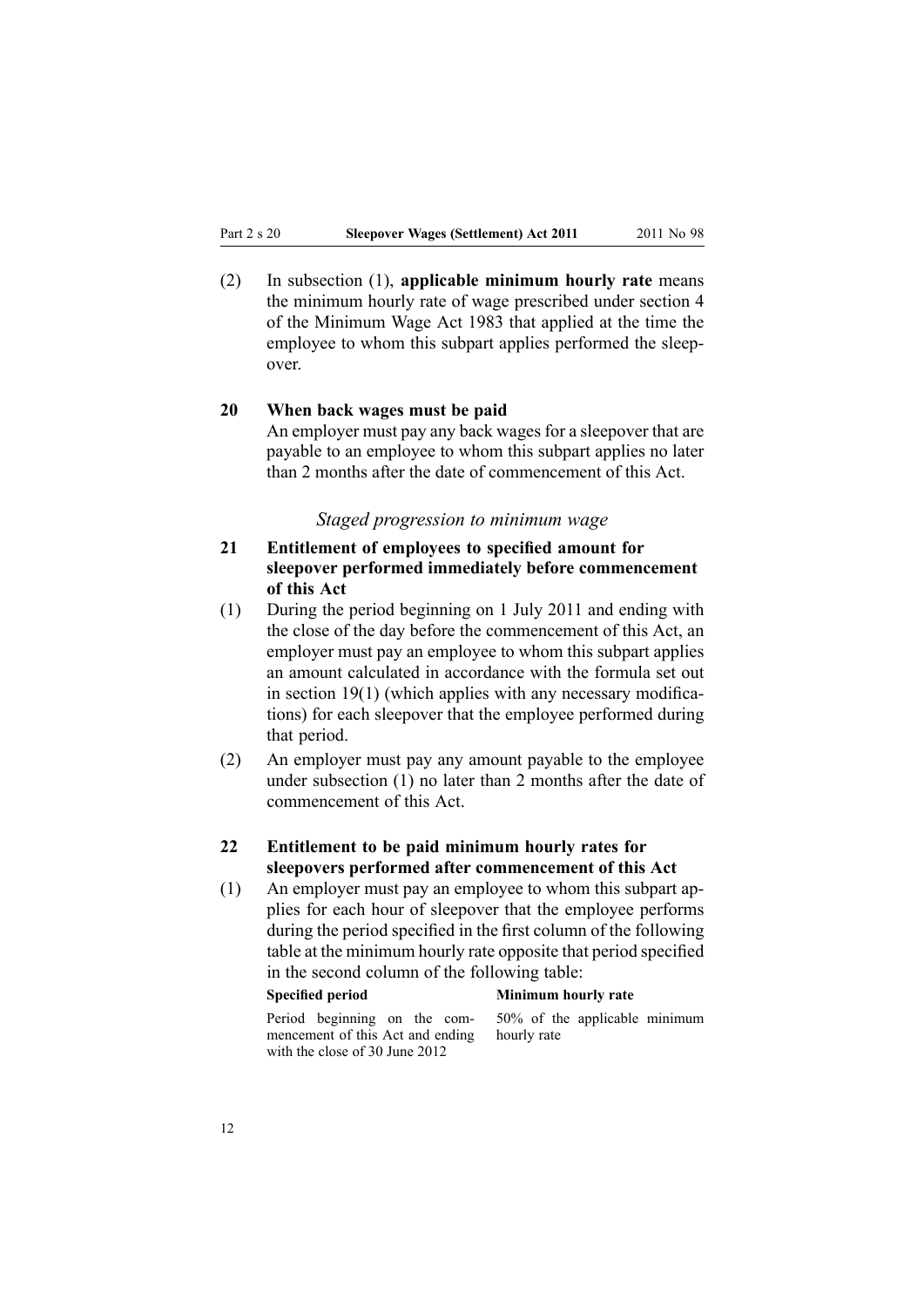#### <span id="page-12-0"></span>**Specified period Minimum hourly rate**

Period beginning on 1 July 2012 and ending with the close of 24 December 2012 Period beginning on 25 December 2012 and ending with the close of 30 June 2013

75% of the applicable minimum hourly rate

100% of the applicable minimum hourly rate

- (2) On and after 1 July 2013, an employer must pay an employee to whom this subpart applies for each hour of <sup>a</sup> sleepover performed by the employee at not less than the rate of minimum hourly wage that applies under the [Minimum](http://www.legislation.govt.nz/pdflink.aspx?id=DLM74092) Wage Act 1983.
- (3) To avoid doubt, this section does not limit or affect any deductions that may lawfully be made to an amount payable under subsection  $(1)$  or  $(2)$ .

#### Subpart 3—Miscellaneous

*Application of subparts 1 and 2 to other employers and other employers' employees*

#### **23 Definitions for sections 24 to 28**

In sections 24 to 28,—

**other employer** means—

- (a) any employer in the health and disability sector:
- (b) any employer in any other employment sector funded through <sup>a</sup> Vote

**other employer's employees** means any employees of the other employer who perform or performed sleepovers

**relevant Minister** means the Minister who is, with the authority of the Prime Minister, for the time being responsible for the administration of the Vote that is most closely connected with funding the services provided by the other employer.

#### **24 Power to extend subparts 1 and 2 to other employers and other employers' employees by Order in Council**

(1) The Governor-General may, by Order in Council made on the recommendation of the relevant Minister after consultation with the Minister of Labour, modify or extend the application of—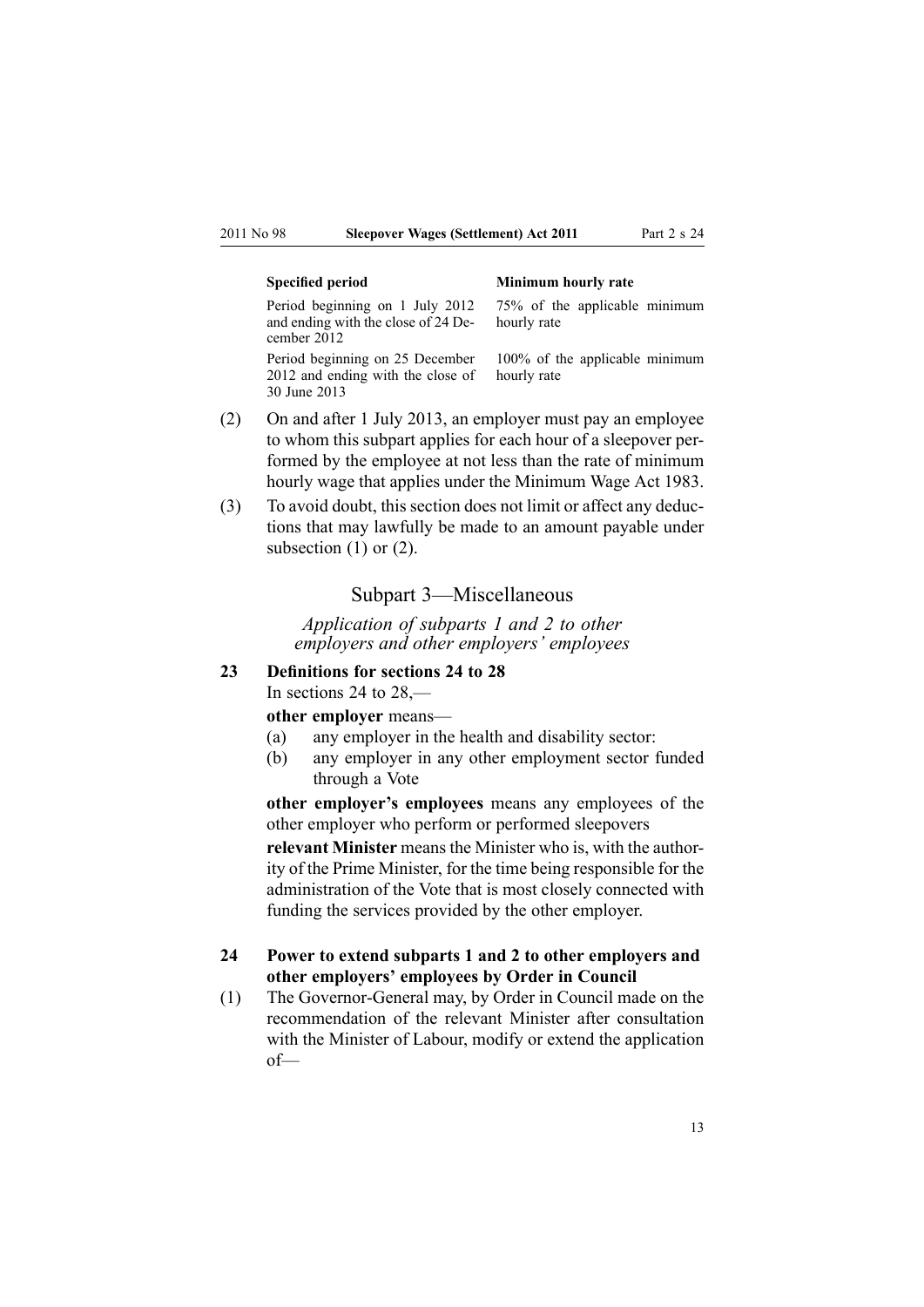- <span id="page-13-0"></span>(a) both [subparts](#page-6-0) 1 and [2](#page-7-0) in relation to the following to whom those subparts together do not otherwise apply: (i) any other employer; and
	-
	- (ii) that other employer's employees:
- (b) only [subpart](#page-7-0) 2 in relation to the following to whom that subpart does not otherwise apply:
	- (i) any other employer; and
	- (ii) that other employer's employees.
- (2) An Order in Council made under subsection (1) may, subject to subsection (3) and section 25, [26](#page-14-0), [27](#page-14-0), or [28](#page-15-0) (as the case may be), modify or extend any provisions of [subparts](#page-6-0) 1 and [2](#page-7-0) for either or both of the purposes stated in section  $3(1)(a)$ [and](#page-2-0) (b) as if they related to the other employer and that other employer's employees.
- (3) An Order in Council made under subsection (1) must not provide for <sup>a</sup> process for achieving <sup>a</sup> staged progression to the minimum hourly rate of wage that applies under the [Minimum](http://www.legislation.govt.nz/pdflink.aspx?id=DLM74092) [Wage](http://www.legislation.govt.nz/pdflink.aspx?id=DLM74092) Act 1983 if that process will result in the other employer's employees receiving paymen<sup>t</sup> for <sup>a</sup> sleepover at less than the rate they were receiving from the other employer immediately before the Order in Council is made.
- (4) An Order in Council made under subsection (1)—
	- (a) may specify <sup>a</sup> date in accordance with section 25(b) or [26\(a\)](#page-14-0) that is before, on, or after the date on which the Order in Council comes into force; but
	- (b) may be retrospective only to the extent provided in paragraph (a).

#### **25 Modifications or extensions to subpart 1**

In order to give effect to <sup>a</sup> proposed settlement between any other employer and that other employer's employees, <sup>a</sup> modification or extension of <sup>a</sup> provision in [subpart](#page-6-0) 1 may do 1 or more of the following:

- (a) extend the application of that subpart by declaring the other employer to be an employer to which that subpart applies:
- (b) specify different dates or different requirements in relation to the extinguishment of claims for sleepover wages made by the other employer's employees: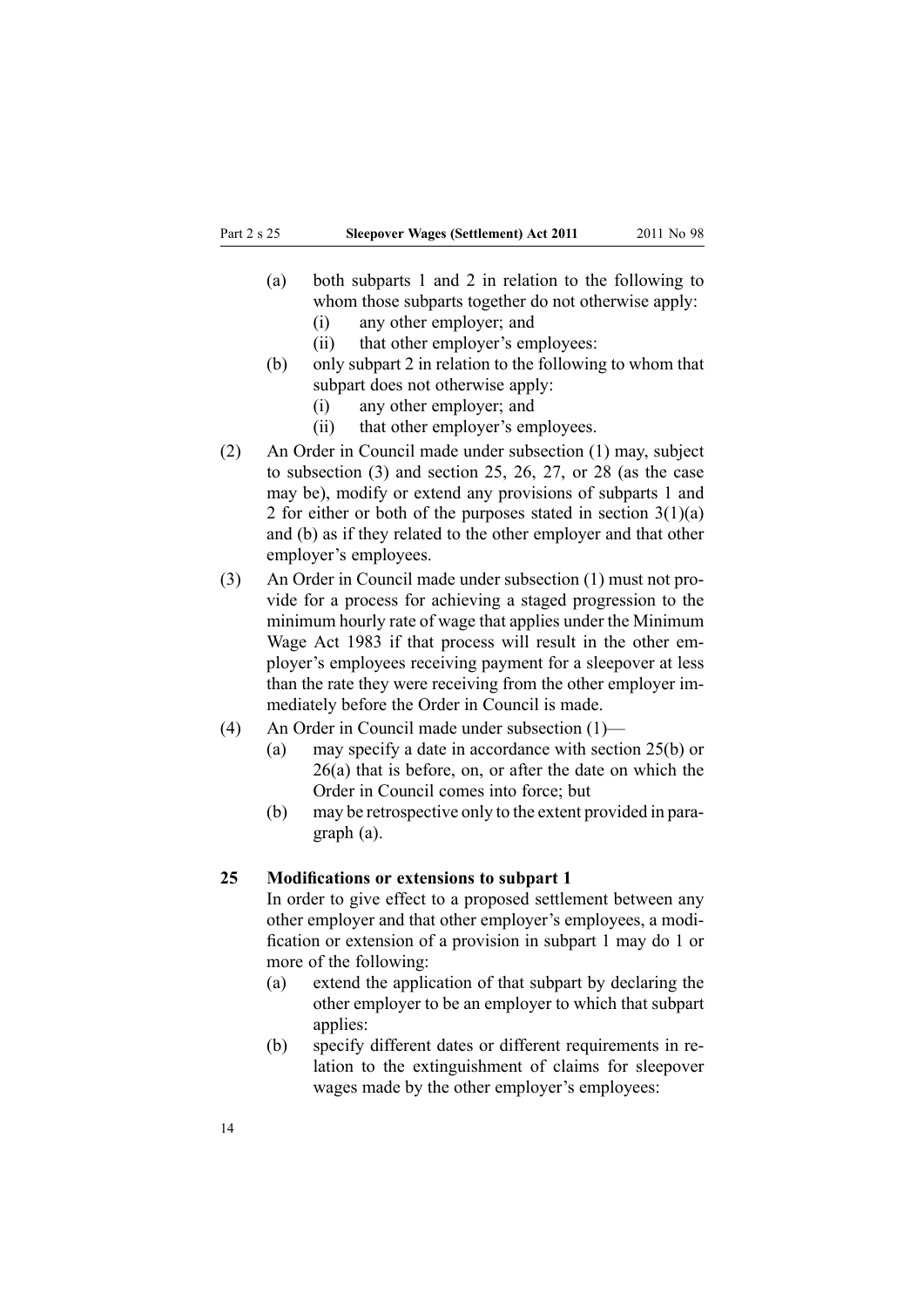<span id="page-14-0"></span>(c) in relation to an employer in the health and disability sector, make any modifications to extend the effect of [section](#page-6-0) 9 to that employer.

#### **26 Modifications or extensions to subpart 2**

In order to give effect to <sup>a</sup> proposed settlement between any other employer and that other employer's employees, <sup>a</sup> modification or extension of <sup>a</sup> provision in [subpart](#page-7-0) 2 may do 1 or more of the following:

- (a) specify different dates by which claims for sleepover wages must be made in order for the other employer's employees to be entitled to back wages:
- (b) substitute different periods of sleepovers performed by the other employer's employees in respec<sup>t</sup> of which back wages are payable:
- (c) prescribe <sup>a</sup> different formula or method for calculating back wages for those sleepovers:
- (d) provide for <sup>a</sup> different period by which back wages must be paid as long as—
	- (i) that period is within 2 months after the date of commencement of the Order in Council concerned; or
	- (ii) the relevant Minister issatisfied that the proposed period for paymen<sup>t</sup> has been agreed to by <sup>a</sup> simple majority of the other employer's employees:
- (e) provide for <sup>a</sup> different process for achieving <sup>a</sup> staged progression to the minimum hourly rate of wage that applies under the [Minimum](http://www.legislation.govt.nz/pdflink.aspx?id=DLM74092) Wage Act 1983 for the other employer's employees.

#### **27 Limitations on modifications or extensions to subparts 1 and 2 if settlement cannot be reached**

- (1) This section applies if <sup>a</sup> settlement between any other employer and that other employer's employees cannot be reached.
- (2) If this section applies, the relevant Minister must not recommend the making of an Order in Council under [section](#page-12-0) 24 that modifies or extends [subparts](#page-6-0) 1 and [2](#page-7-0), or only subpart 2, unless the relevant Minister—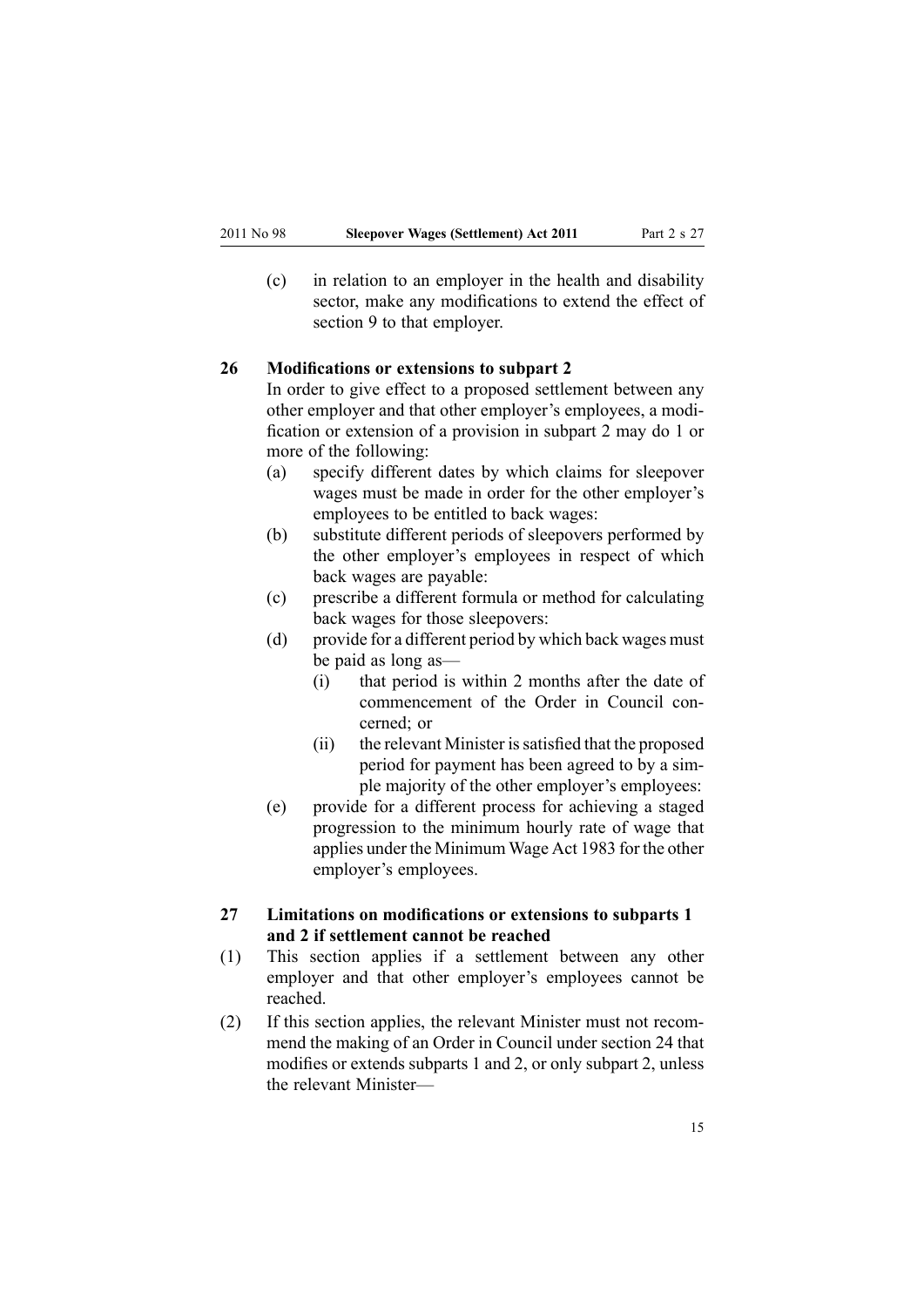- <span id="page-15-0"></span>(a) has given written notice to the parliamentary leaders of all political parties represented in Parliament of the proposed recommendation to make the Order in Council; and
- (b) is satisfied that the recommendation has the written suppor<sup>t</sup> of the parliamentary leaders of those political parties that together command <sup>a</sup> simple majority in the House of Representatives.

#### **28 Limitations on modifications or extensions to subparts 1 and 2 in relation to health and disability sector**

Despite [sections](#page-13-0) 25 and [26](#page-14-0), a modification or extension of sub[par](#page-6-0)ts 1 and [2](#page-7-0), or only subpart 2, that relates to any employer in the health and disability sector and that employer's employees must not do any of the following:

- (a) amend the formula for calculating back wages set out in [section](#page-10-0) 19(1) unless the amendment relates to specifying <sup>a</sup> different multiplier for variable "a" in order to reflect the number of hours of <sup>a</sup> sleepover performed by the other employer's employees:
- (b) extend the deadline for paying 100% of the applicable minimum hourly rate to <sup>a</sup> date later than 30 June 2013:
- (c) substitute <sup>a</sup> different period within which the specified amount referred to in [section](#page-11-0) 21(1) must be paid under section 21(2) unless the relevant Minister is satisfied that the proposed period has been agreed to by <sup>a</sup> simple majority of the other employer's employees:
- (d) provide for any of the matters specified in [section](#page-13-0)  $25(b)$ or  $26(a)$  or (b).

#### **29 Application of Acts and Regulations Publication Act 1989 and Regulations (Disallowance) Act 1989**

An Order in Council made under [section](#page-12-0) 24 is <sup>a</sup> regulation for the purposes of—

- (a) the Acts and [Regulations](http://www.legislation.govt.nz/pdflink.aspx?id=DLM195097) Publication Act 1989; and
- (b) the Regulations [\(Disallowance\)](http://www.legislation.govt.nz/pdflink.aspx?id=DLM195534) Act 1989.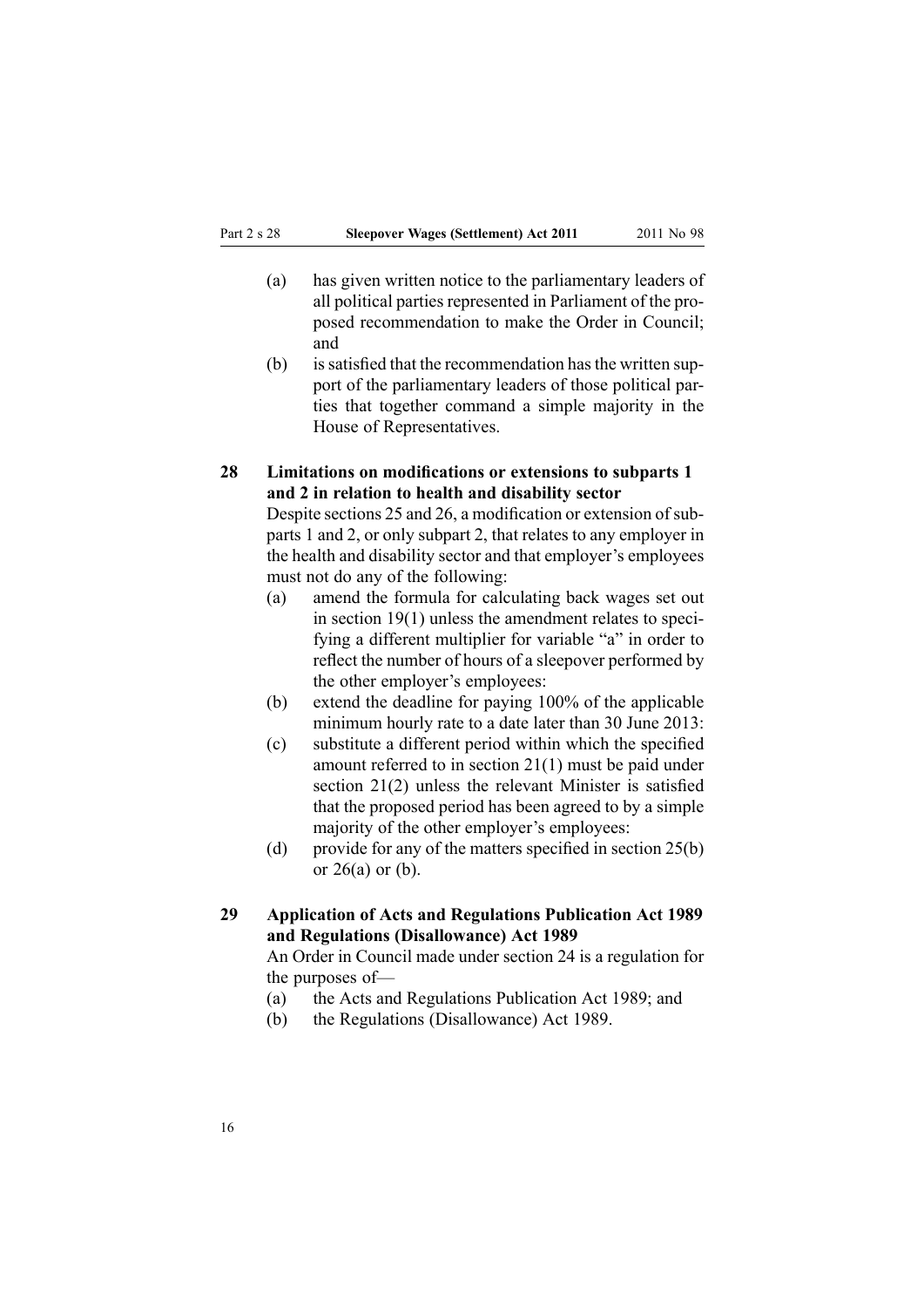#### *Dispute resolution under Act*

#### <span id="page-16-0"></span>**30 Access to mediation services or Employment Relations Authority**

- (1) Thissection appliesto <sup>a</sup> dispute between an employee and that employee's employer about—
	- (a) any entitlement to, or calculation of, any sleepover wages payable to the employee under this Act; or
	- (b) any failure by the employer to pay sleepover wages to which the employee is entitled under this Act.
- (2) If the dispute is not disposed of between the employee and the employee's employer,—
	- (a) the parties may access mediation services provided under [section](http://www.legislation.govt.nz/pdflink.aspx?id=DLM60909) 144 of the Employment Relations Act 2000 and, subject to subsection (3), [sections](http://www.legislation.govt.nz/pdflink.aspx?id=DLM60912) 145 to 154 of that Act apply to the mediation services provided to the parties:
	- (b) proceedings to resolve the dispute may be commenced before the Employment Relations Authority in accordance with [section](http://www.legislation.govt.nz/pdflink.aspx?id=DLM60935) 158 of the Employment Relations Act 2000.
- (3) Despite subsection (2)(a), section [148A\(2\)](http://www.legislation.govt.nz/pdflink.aspx?id=DLM3640697) of the Employment Relations Act 2000 does not apply in relation to any agreed terms of settlement in which <sup>a</sup> party agrees to forgo all, or part, of that party's minimum entitlements to the extent permitted by this Act.
- (4) In subsection (3), **minimum entitlements** has the same meaning as in [section](http://www.legislation.govt.nz/pdflink.aspx?id=DLM58337) 5 of the Employment Relations Act 2000.

#### **31 Application of Employment Relations Act 2000**

- (1) If proceedings are commenced before the Employment Relations Authority in accordance with section 30(2)(b),—
	- (a) the Authority has all the powers and functions it has under the [Employment](http://www.legislation.govt.nz/pdflink.aspx?id=DLM58316) Relations Act 2000; and
	- (b) the provisions of the [Employment](http://www.legislation.govt.nz/pdflink.aspx?id=DLM58316) Relations Act 2000 and of any regulations made under that Act apply, with any necessary modifications, to the extent that those provisions are relevant to the resolution of the dispute.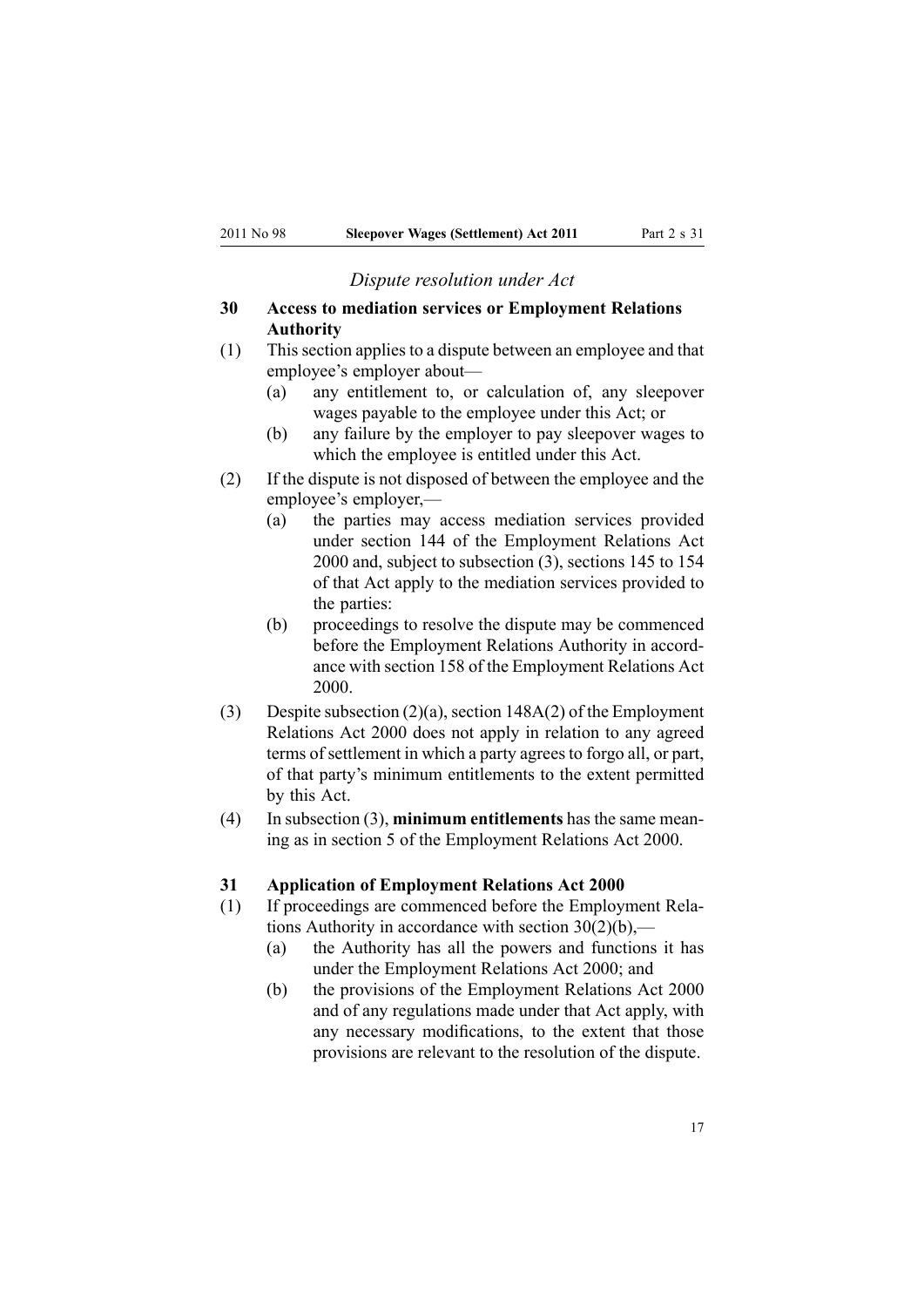- <span id="page-17-0"></span>(2) Without limiting subsection (1), the following provisions of the [Employment](http://www.legislation.govt.nz/pdflink.aspx?id=DLM58316) Relations Act 2000 apply, with any necessary modifications:
	- (a) [sections](http://www.legislation.govt.nz/pdflink.aspx?id=DLM60387) 137 to 140 (which relate to compliance orders made by the Employment Relations Authority or the Employment Court):
	- (b) [sections](http://www.legislation.govt.nz/pdflink.aspx?id=DLM60933) 157 to 160, 162 to [165](http://www.legislation.govt.nz/pdflink.aspx?id=DLM60945), and 173 to [176](http://www.legislation.govt.nz/pdflink.aspx?id=DLM60957) (which relate to the role, functions, duties, and powers of the Authority):
	- (c) [sections](http://www.legislation.govt.nz/pdflink.aspx?id=DLM60963) 177 to 184 and 188 to [199](http://www.legislation.govt.nz/pdflink.aspx?id=DLM60983) (which relate to the referral of questions of law, challenges to determinations of the Employment Relations Authority, the removal of proceedings to the Employment Court, and provisions applying to the Employment Court):
	- (d) [sections](http://www.legislation.govt.nz/pdflink.aspx?id=DLM61425) 214 to 215 (which relate to appeals to the Court of Appeal and Supreme Court on questions of law).

#### **32 Enforcement of orders and judgments**

An order made or judgment given by the Employment Relations Authority or the Employment Court under [section](#page-16-0) 31 may be filed in any District Court and is then enforceable in the same manner as an order made or judgment given by the District Court.

## *Enforcement of obligations under Act*

#### **33 Penalty for non-compliance**

- (1) An employer who fails to comply with an obligation imposed on the employer by this Act is liable to <sup>a</sup> penalty imposed by the Employment Relations Authority.
- (2) For the purposes of subsection (1), the following provisions of the [Employment](http://www.legislation.govt.nz/pdflink.aspx?id=DLM58316) Relations Act 2000 apply, with any necessary modifications, in relation to <sup>a</sup> penalty imposed under that subsection:
	- (a) [section](http://www.legislation.govt.nz/pdflink.aspx?id=DLM60382) 135 (which relates to the amount and recovery of penalties):
	- (b) [sections](http://www.legislation.govt.nz/pdflink.aspx?id=DLM60387) 137 to 140 (which relate to compliance orders made by the Employment Relations Authority or the Employment Court).